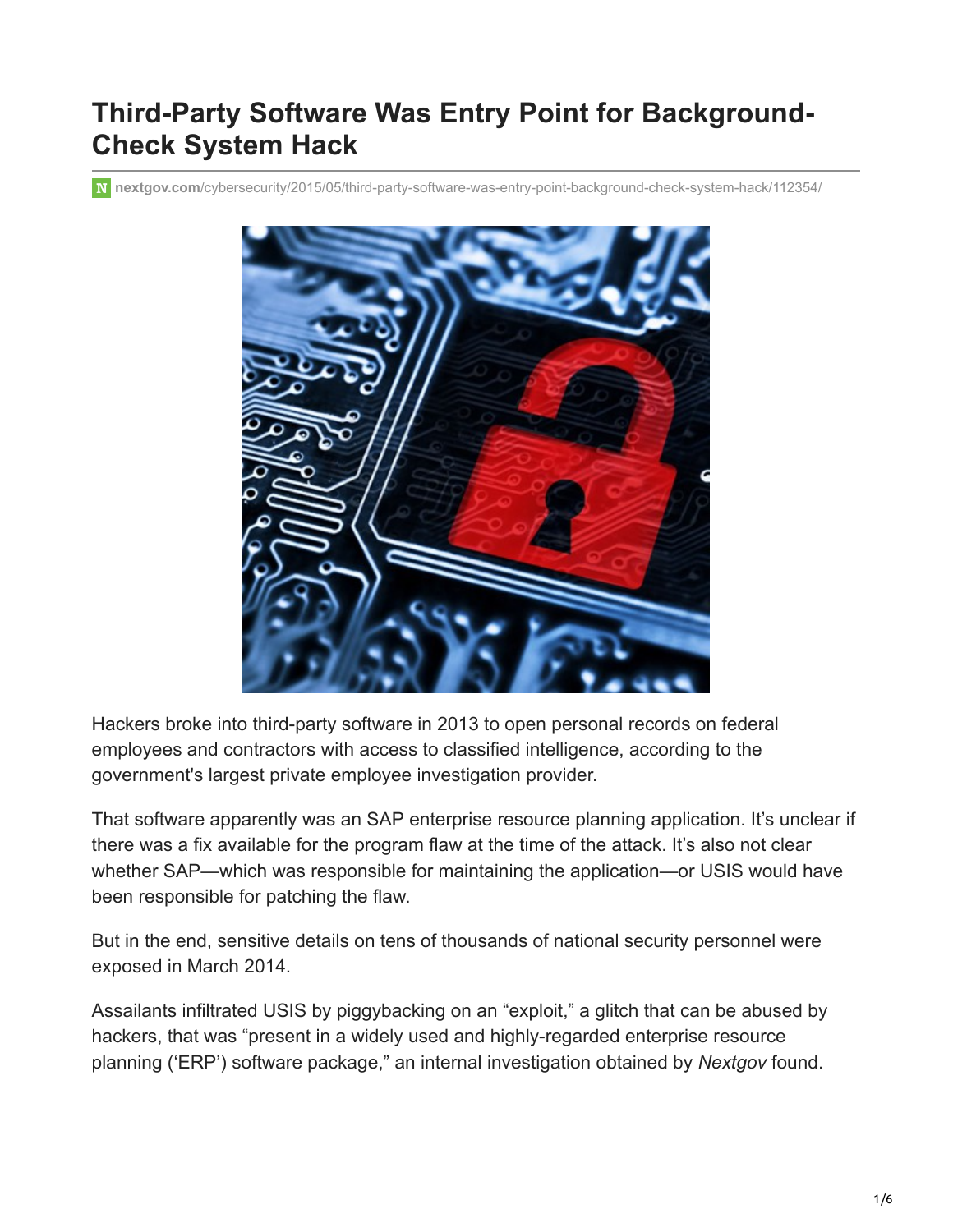USIS officials declined to explicitly name the software application, saying they would let the report, compiled by Stroz Friedberg, a digital forensics firm retained by USIS, speak for itself.

The report, written in December 2014, noted: "Forensic evidence shows the cyberattacker gained access to USIS systems through an exploit in a system managed by a third party, and from there migrated to company managed systems. . . . Our findings were largely informed by a variety of logs, including, firewall logs, security event logs, VPN logs, and SAP application trace logs."

A September 2014 letter from Stroz reported, "The initial attack vector was a vulnerability in an application server, housed in a connected, but separate network, managed by a third party not affiliated with USIS." The reference to "SAP application trace logs" in the report indicates the third party was SAP.

During the period of the hacking operation, which began in 2013 and was exposed in June 2014, [20](https://web.nvd.nist.gov/view/vuln/search-results?adv_search=true&cves=on&query=SAP&pub_date_start_month=0&pub_date_start_year=2013&pub_date_end_month=2&pub_date_end_year=2014&cvss_sev_base=HIGH&cve_id=) to [30](https://web.nvd.nist.gov/view/vuln/search-results?adv_search=true&cves=on&query=SAP&pub_date_start_month=2&pub_date_start_year=2014&pub_date_end_month=5&pub_date_end_year=2014&cvss_sev_base=HIGH&cve_id=) new critical vulnerabilities were identified in SAP's enterprise resource planning software.

The number of SAP vulnerabilities "would have given attackers many options to target SAP directly," based on how USIS deployed the ERP tool, said Richard Barger, chief intelligence officer at ThreatConnect, a firm that tracks cyber threats. Barger is a former Army intelligence analyst.

It is unclear which vulnerability the intruders exploited. Defects in programs used by the government and contractors sometimes aren't fixed for years after software developers announce a weakness.

Referencing the Stroz report, USIS spokeswoman Ellen Davis said, "the third-party contractor was hacked and the hacker was then able to navigate into the USIS network via the third party's network."

Stroz officials deferred comment to USIS.

SAP, a major IT contractor with 50,000 customer organizations worldwide, would neither confirm nor deny allegations that assailants reached USIS through one of its systems. SAP spokesman Mat Small said in an email, "Since we don't comment on the specifics of any customer engagement without their explicit consent, SAP is unable to make a statement on the situation."

Addressing SAP's response to security vulnerabilities, he added, "No company is more committed to data privacy and security than SAP, and we respond rapidly, vigorously and thoroughly when potential security risks are identified."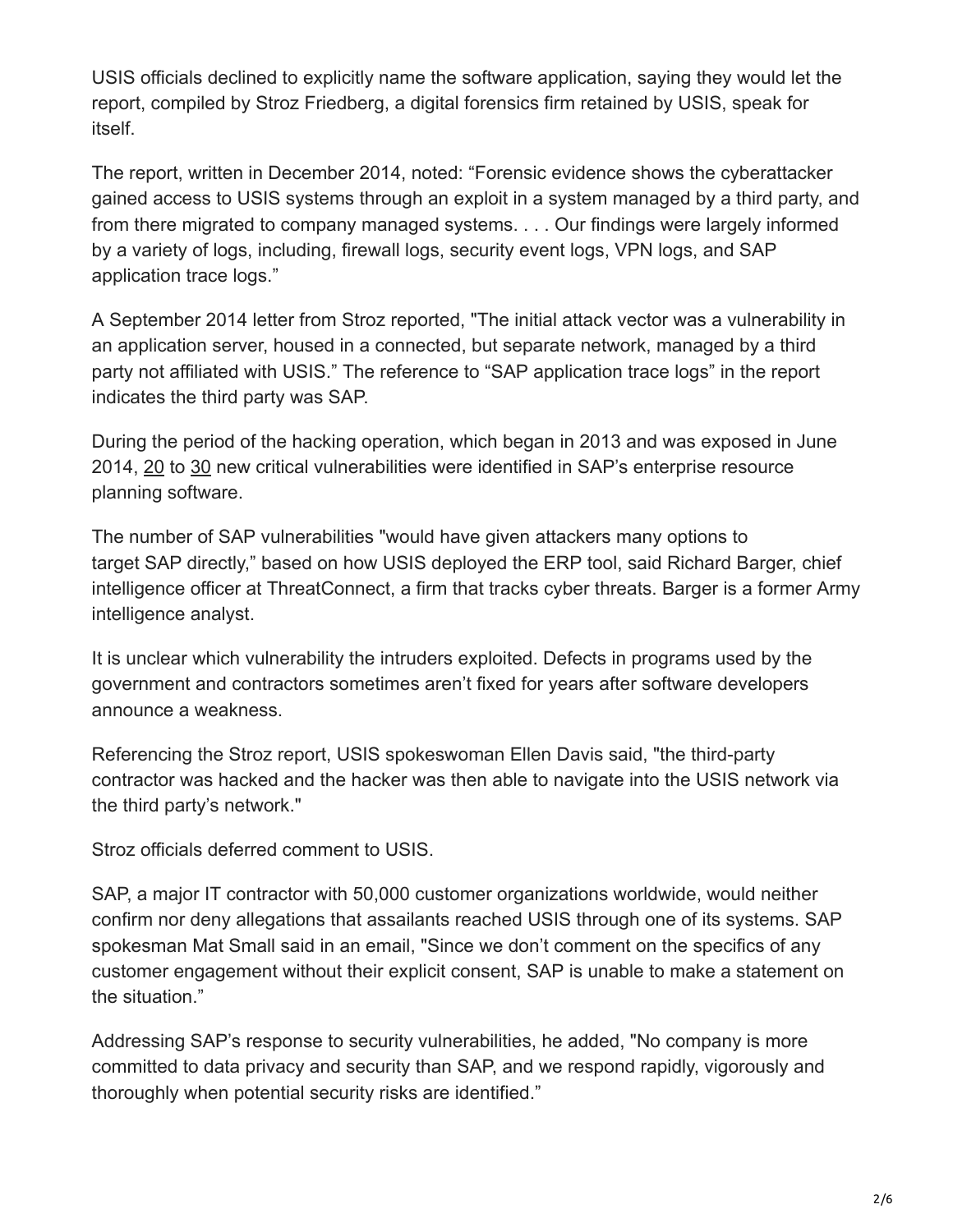The targeting of middlemen and downstream suppliers has become common in sophisticated hacking campaigns, according to researchers.

The top three sectors victimized by cyber espionage last year were professional services firms, which typically support large organizations; manufacturing; and government, according to an annual Verizon data breach investigations [study](http://news.verizonenterprise.com/2015/04/2015-data-breach-report-info/) released last month.

Computer snoops have learned it is easier to compromise "the partner and the third party dealing with that intellectual property than the source of the intellectual property itself," Jay Jacobs, a Verizon senior analyst and study co-author, said at the time of the study's publication.

And PWC's most recent [State of Cybercrime Survey](http://www.pwc.com/en_US/us/increasing-it-effectiveness/publications/assets/us-state-of-cybercrime.pdf) found that only 22 percent of U.S. organizations plan incident response strategies with outside suppliers.

"Not all companies recognize that supply chain vendors and business partners . . . can have lower—even nonexistent—cybersecurity policies and practices, a situation that can increase cybercrime risks across any entity that partner or supplier touches," according to the survey, which came out a year ago.

(*Image via [wk1003mike](http://www.shutterstock.com/pic-197986028/stock-photo-hacked-symbol-on-computer-circuit-board-with-open-red-padlock.html?src=fbjBx_1k2jsjnNidPq-W9w-1-1)/ Shutterstock.com*)

X

This website uses cookies to enhance user experience and to analyze performance and traffic on our website. We also share information about your use of our site with our social media, advertising and analytics partners. Learn More / [Do Not Sell My Personal Information](https://www.nextgov.com/do-not-sell/) Accept Cookies

X

Cookie Preferences Cookie List

Do Not Sell My Personal Information

When you visit our website, we store cookies on your browser to collect information. The information collected might relate to you, your preferences or your device, and is mostly used to make the site work as you expect it to and to provide a more personalized web experience. However, you can choose not to allow certain types of cookies, which may impact your experience of the site and the services we are able to offer. Click on the different category headings to find out more and change our default settings according to your preference. You cannot opt-out of our First Party Strictly Necessary Cookies as they are deployed in order to ensure the proper functioning of our website (such as prompting the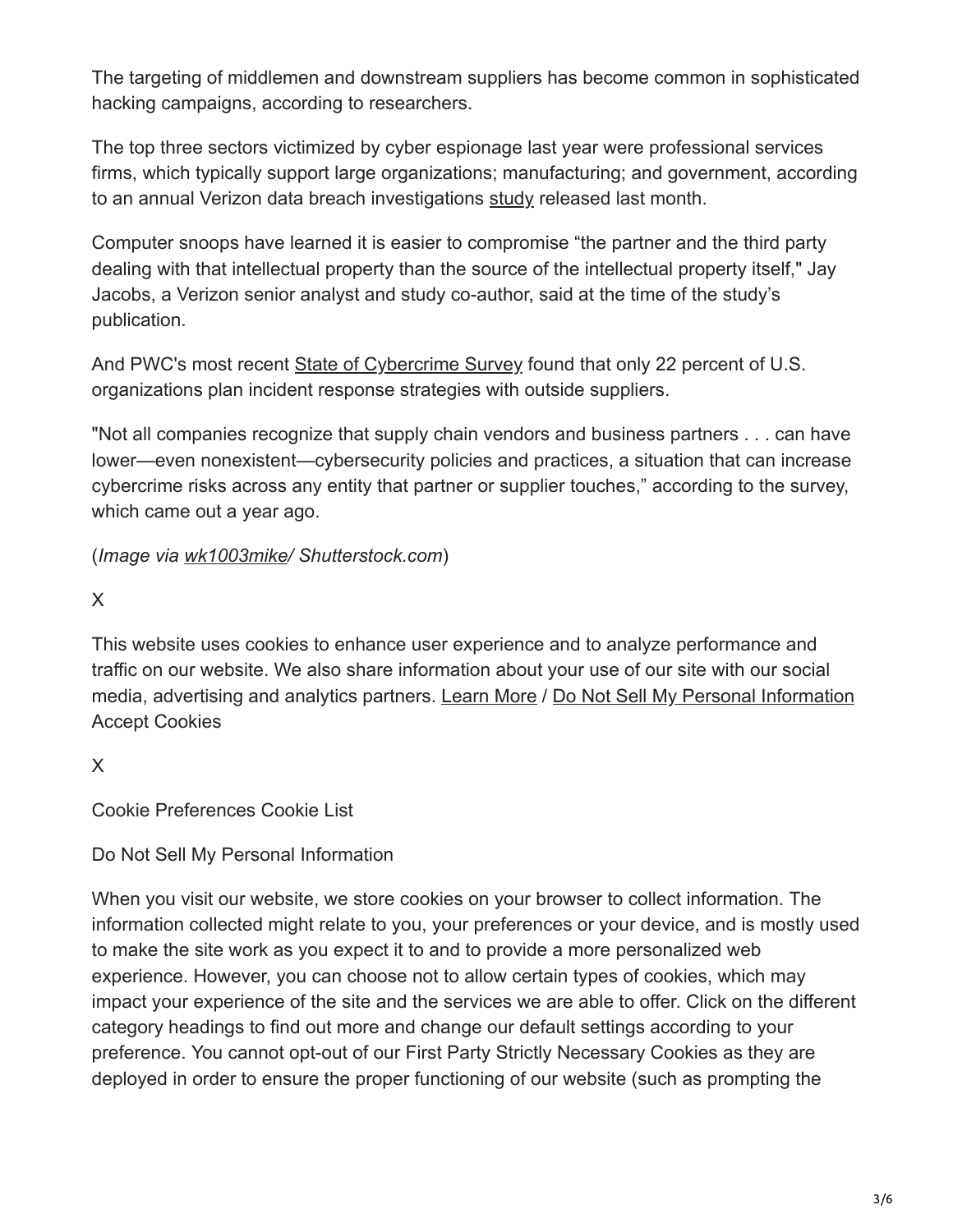cookie banner and remembering your settings, to log into your account, to redirect you when you log out, etc.). For more information about the First and Third Party Cookies used please follow this link.

Allow All Cookies

Manage Consent Preferences

Strictly Necessary Cookies - Always Active

We do not allow you to opt-out of our certain cookies, as they are necessary to ensure the proper functioning of our website (such as prompting our cookie banner and remembering your privacy choices) and/or to monitor site performance. These cookies are not used in a way that constitutes a "sale" of your data under the CCPA. You can set your browser to block or alert you about these cookies, but some parts of the site will not work as intended if you do so. You can usually find these settings in the Options or Preferences menu of your browser. Visit [www.allaboutcookies.org](https://www.allaboutcookies.org/) to learn more.

Sale of Personal Data, Targeting & Social Media Cookies

Under the California Consumer Privacy Act, you have the right to opt-out of the sale of your personal information to third parties. These cookies collect information for analytics and to personalize your experience with targeted ads. You may exercise your right to opt out of the sale of personal information by using this toggle switch. If you opt out we will not be able to offer you personalised ads and will not hand over your personal information to any third parties. Additionally, you may contact our legal department for further clarification about your rights as a California consumer by using this Exercise My Rights link

If you have enabled privacy controls on your browser (such as a plugin), we have to take that as a valid request to opt-out. Therefore we would not be able to track your activity through the web. This may affect our ability to personalize ads according to your preferences.

Targeting cookies may be set through our site by our advertising partners. They may be used by those companies to build a profile of your interests and show you relevant adverts on other sites. They do not store directly personal information, but are based on uniquely identifying your browser and internet device. If you do not allow these cookies, you will experience less targeted advertising.

Social media cookies are set by a range of social media services that we have added to the site to enable you to share our content with your friends and networks. They are capable of tracking your browser across other sites and building up a profile of your interests. This may impact the content and messages you see on other websites you visit. If you do not allow these cookies you may not be able to use or see these sharing tools.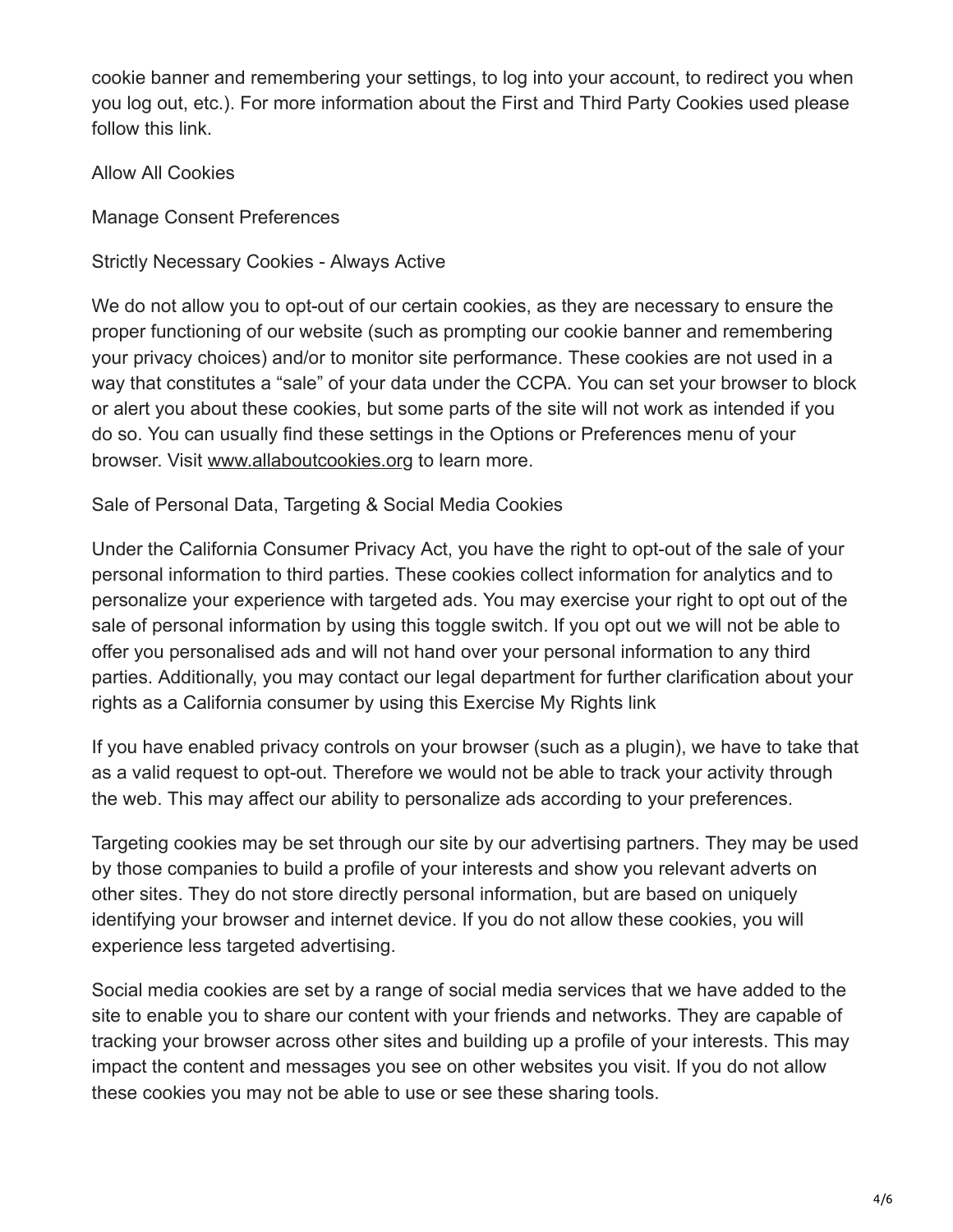If you want to opt out of all of our lead reports and lists, please submit a privacy request at our [Do Not Sell](https://www.nextgov.com/do-not-sell/) page.

Save Settings

Cookie Preferences Cookie List

Cookie List

A cookie is a small piece of data (text file) that a website – when visited by a user – asks your browser to store on your device in order to remember information about you, such as your language preference or login information. Those cookies are set by us and called firstparty cookies. We also use third-party cookies – which are cookies from a domain different than the domain of the website you are visiting – for our advertising and marketing efforts. More specifically, we use cookies and other tracking technologies for the following purposes:

## Strictly Necessary Cookies

We do not allow you to opt-out of our certain cookies, as they are necessary to ensure the proper functioning of our website (such as prompting our cookie banner and remembering your privacy choices) and/or to monitor site performance. These cookies are not used in a way that constitutes a "sale" of your data under the CCPA. You can set your browser to block or alert you about these cookies, but some parts of the site will not work as intended if you do so. You can usually find these settings in the Options or Preferences menu of your browser. Visit [www.allaboutcookies.org](https://www.allaboutcookies.org/) to learn more.

## Functional Cookies

We do not allow you to opt-out of our certain cookies, as they are necessary to ensure the proper functioning of our website (such as prompting our cookie banner and remembering your privacy choices) and/or to monitor site performance. These cookies are not used in a way that constitutes a "sale" of your data under the CCPA. You can set your browser to block or alert you about these cookies, but some parts of the site will not work as intended if you do so. You can usually find these settings in the Options or Preferences menu of your browser. Visit [www.allaboutcookies.org](https://www.allaboutcookies.org/) to learn more.

# Performance Cookies

We do not allow you to opt-out of our certain cookies, as they are necessary to ensure the proper functioning of our website (such as prompting our cookie banner and remembering your privacy choices) and/or to monitor site performance. These cookies are not used in a way that constitutes a "sale" of your data under the CCPA. You can set your browser to block or alert you about these cookies, but some parts of the site will not work as intended if you do so. You can usually find these settings in the Options or Preferences menu of your browser. Visit [www.allaboutcookies.org](https://www.allaboutcookies.org/) to learn more.